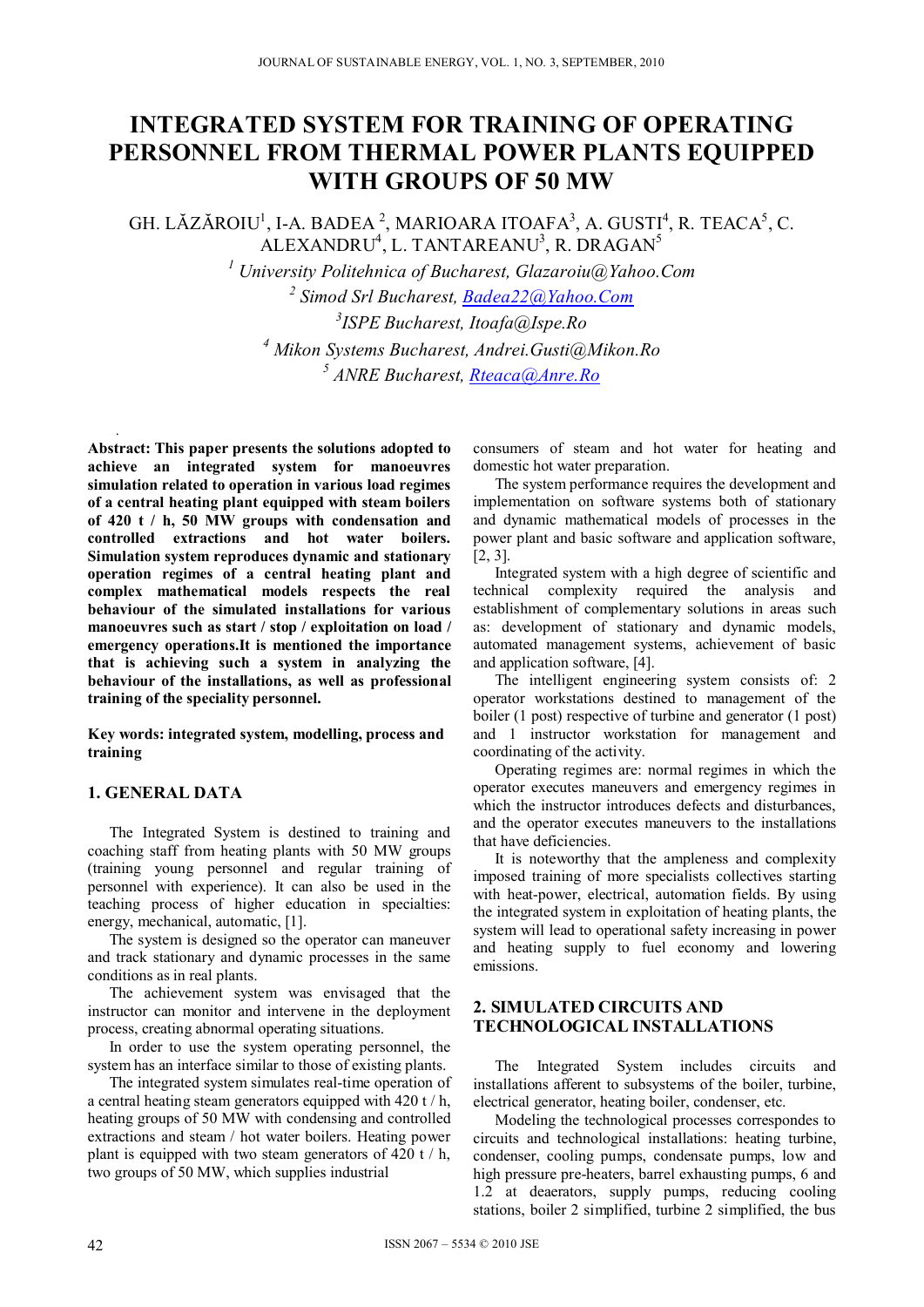bars of the power plant, electrical generator simplified, simplified block transformer, transformers and simplified auxiliaries supplying bars, steam boiler and afferent annex circuits, [1, 3].

# **3. MATHEMATICAL MODELSLEVEL II HEADING**

Mathematical models of stationary and dynamic processes for technological installation of the system correspond to the analogue and binary models (technological processes and algorithms of actuating, signalling, permission), [5, 6].

Realization of the models imposed throughness research of the technological installations processes carried out as follows:

- developing research of the stationary and dynamic processes of equipment, turbine, steam generator, internal services, etc.

- developing mathematical models of stationary and dynamic processes of these processes.

In developing models was followed on the one hand that they can reflect real processes taking place in mentioned installations and secondly the duration of the calculation is within the limits of real time operation.

To achieve the integrated system were established for the technological processes over 20 modules and were written the necessary mathematical relations: 50 MW turbine, the turbine oil installation, installation of condensing and condensed basic circuit, vacuum installation, installation of steam labyrinth, regenerative circuit of low pressure - low pressure preheater, the regenerative circuit of high pressure - high pressure preheater, deaerators, turbine control engineering, electric generator, electrical network model, peak-base heating boilers, water feed pump, coal steam boiler 420 t / h, models processes in systems management of the boiler of 420 t / h and regulators adjustment, binary part – module of actuating, signalling, protections.

Based on these models were developed: the basic software and graphical user interfaces and develops appropriate application software (for circuits and technological installations simulated).

In Figures 1 and 2 are two of thermodynamic diagrams that are displayed on the display.

# **4. BASIC SOFTWARE AND APPLICATION SOFTWARE**

Integrated System impose achievement of an integrating concept regarding the inclusion of the component modules, modelling of the technological processes in static and dynamic regimes, and software packages elaboration for simulating the operation of the boiler of 420 t / h and of the 50 MW turbo generator.

Implementation of the application is made on a configuration of 3 computers containing 2 workstations for operators from the boiler and turbo-generator group and an instructor workstation that allows him to monitor and coordinate activity developed within the application of the integrated system.

The application imposes the necessity to develop application software packages structured as follows:

- category of programs that form the basis for implementing the system and all its basic functions; this class is the system software (basic software);

- category of applicative programs, containing on the one hand processing of the actuating, signalling and protection algorithms, afferent to the schemes of automation and protection of the simulated installations and second processing modules of the analogue models afferent to the calculation of operating parameters of equipment and installations as a whole; this class is the application software;<br>System software

System software and application software communicates directly and through the database of the integrated system.

System software implements the functions of a training system and allows viewing the operating technological schemes of the group of 50 MW, making and taking of manoeuvres, and interfacing with programs afferent to simulation mathematical models.

Graphic component is the basic module of visualization and interface software. Unlike other components, is essential component of any graphical interface software for such a system.

Graphical working interfaces breed specific process interfaces of a group of 50 MW based on a library of active graphical elements.

It is important the organization manner of the database afferent to the system, the database providing implementation of all the functions specific to the system. Resulting databases include a large volume of data.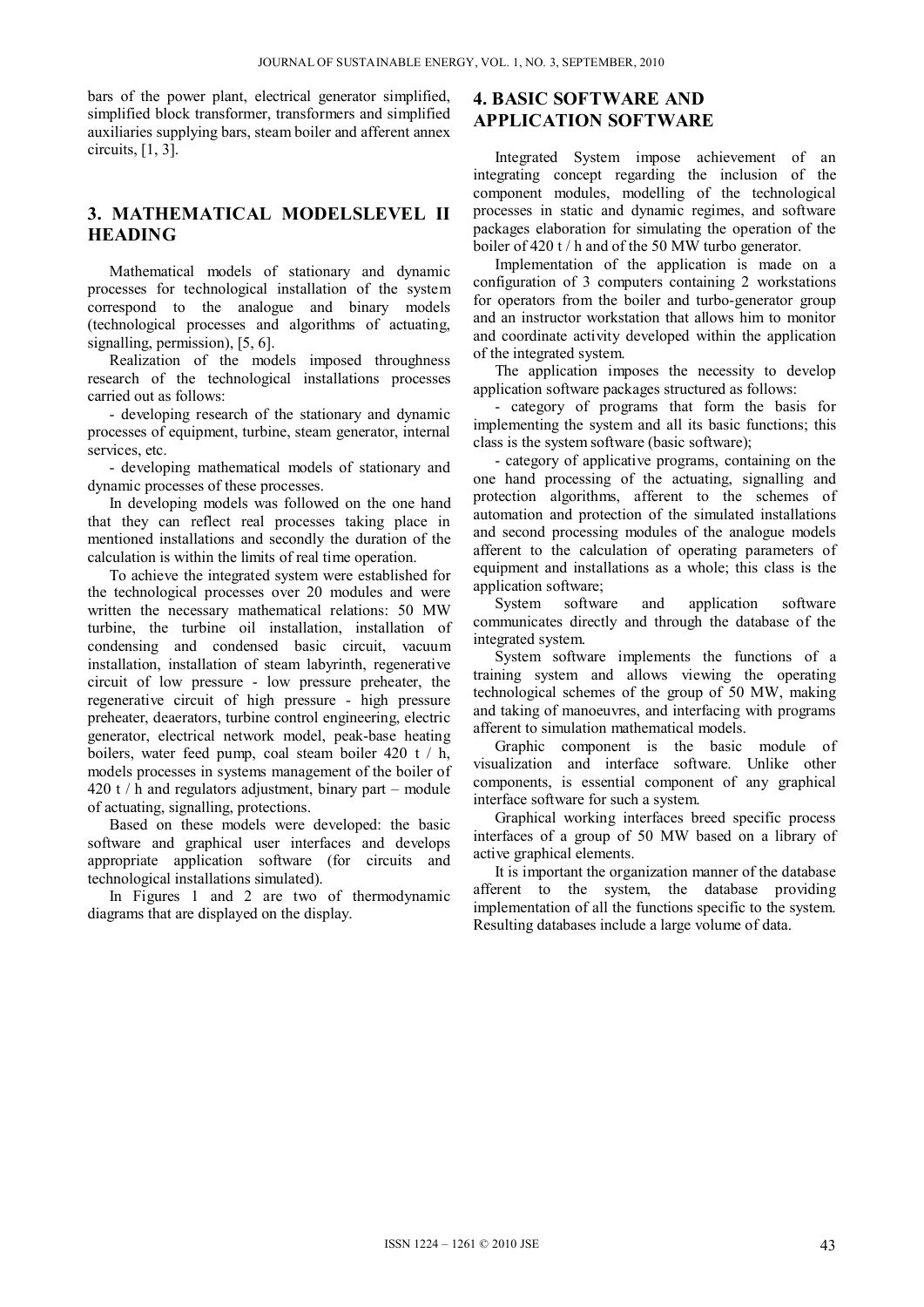



**Fig.1. The air supply scheme of the 420 t/h boiler1.** 



**Fig. 2. The water supply circuit scheme of the 420t / h boiler.**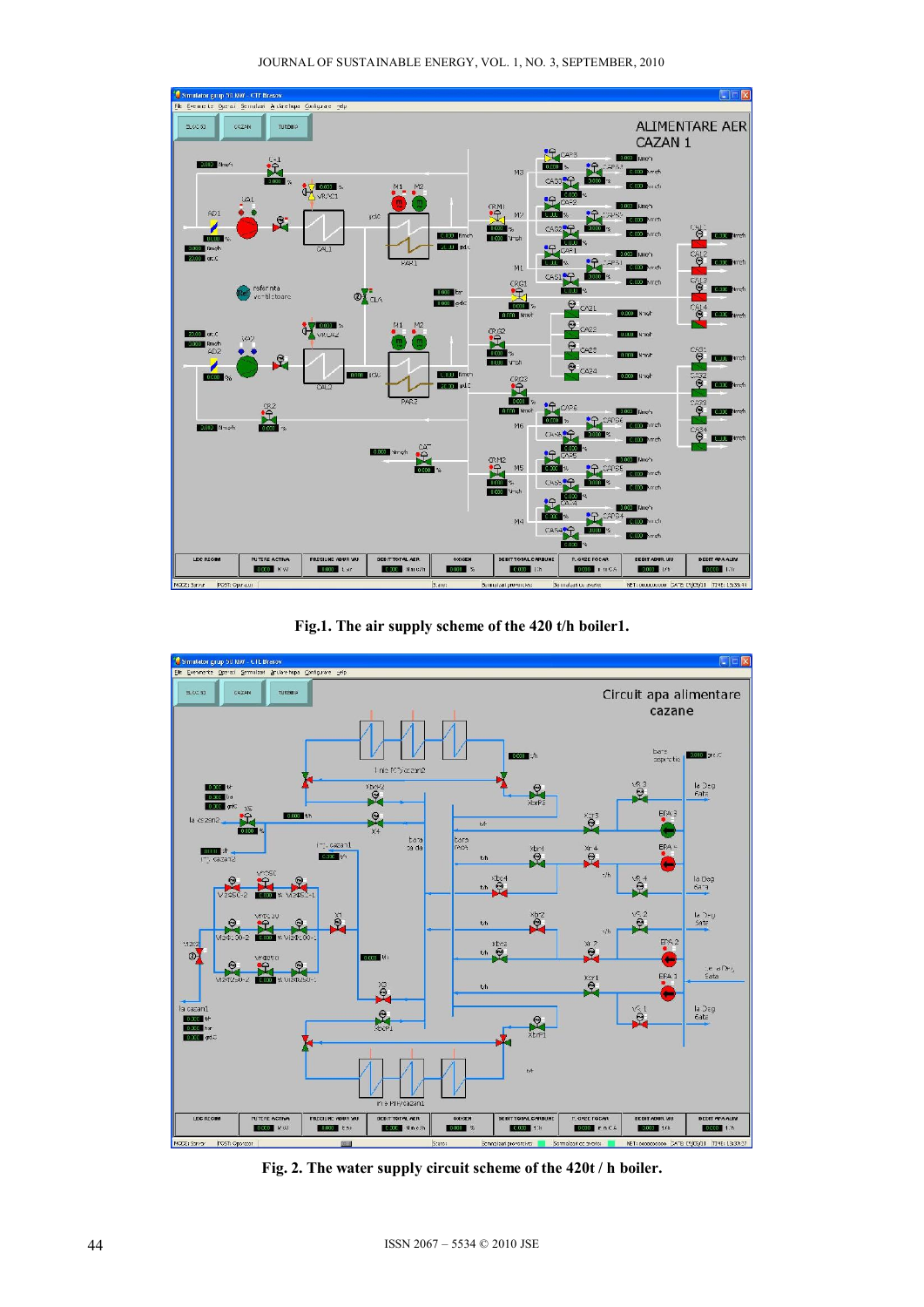## **5. EVALUATION OF MANOEUVRES EXECUTED ON THE SIMULATOR**

Simulation software system developed enables automatic evaluation of manoeuvres performed during a training session of the students.

The evaluation is conducted based on preliminary editing assessment criteria.

Each evaluation session is associated with a set of evaluation criteria.

When creating new session evaluation is necessary to establish new sets of criteria. T

he evaluation criteria are related to values evolution of a set of analogue amounts chosen by the user.

Figure 3 presents the editing window of the evaluation criteria including the left analogue amounts from the database, and the right the selected parameters, which constitutes the evaluation criteria.

A criterion is characterized by: analogue amount considered as an evaluation criterion, the weight of the criterion in the set of criteria  $(P)$  in  $[\%]$ , the correctly working domain of the analogue amount  $(L)$  in  $[\%]$ , the sanction domain of the analogue amount (D) in [%].

Modification of the value of specific parameters of a criterion is made adding criteria in the list or after it.

Can be changed for each selected parameter: the weights used, correct working domains, domains of sanction.

#### **Edit evaluation sessions**.

Having prepared the general rules under which the evaluation will be made, within the function "Edit evaluation sessions", the user reunite these elements and establishes the conditions of development of an evaluation session.

The evaluation report itself is completed by an evaluation report.

The report contains a comparison between a preregistration of a standard lesson and the results obtained by the operator-student after the exercise achieved.

The student shall receive a note for each criterion in the set. Endnote is calculated by weighted sum of the marks obtained for each criterion.

Figure 3 is represented by the evaluation report window.



**Fig. 3. The configuration window of the evaluation criteria.** 

Visualisation of the evaluation report or of the variation graphic of the criterion in the list can be made both on the display and the printer.

In Figure 4 is presented the editing / modifying window of an evaluation session, and the figure 5 prezent the windows with the evaluation report.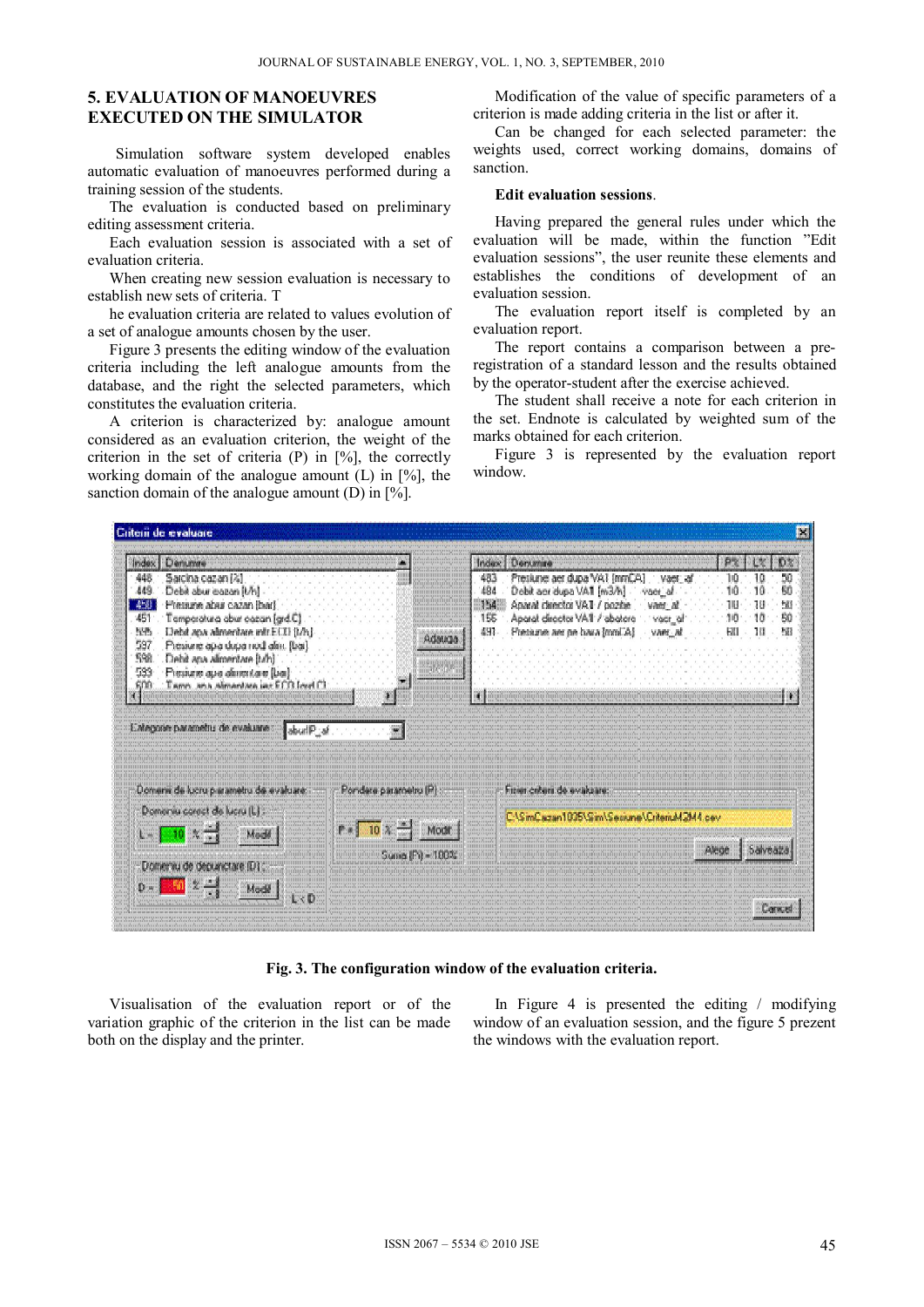#### JOURNAL OF SUSTAINABLE ENERGY, VOL. 1, NO. 3, SEPTEMBER, 2010

| Lista de sesiuni                              |         |
|-----------------------------------------------|---------|
| PornireM1M4<br>Sesiune :                      |         |
| Fisier standard inregistrat :                 | Alege   |
| C:\SimCazan1035\Sim\Sesiune\lonescuVasile.srf |         |
| Fisier criterii de evaluare:                  | Alege   |
| C:\SimCazan1035\Sim\Sesiune\CriteriuM2M4.cev  |         |
| Date personale instructor<br>Nume:            | Marca : |
| Ionescu Vasile                                | 1234    |
|                                               |         |
| Editeaza Salveaza Sterge<br>Reset             | Cance   |

#### **Fig.4. The editing/modifying window of an evaluation session***.*

| Raport de evaluare: Popescu Ion<br>$\vert x \vert$                                                                                               |
|--------------------------------------------------------------------------------------------------------------------------------------------------|
| Sesiune : PORNIRE RECE                                                                                                                           |
| Fisier elev :                                                                                                                                    |
| C:\SimCazan1035\Sim\Sesiune\Popesculon.sre                                                                                                       |
| Date personale                                                                                                                                   |
| Nume instructor:<br>Marca instructor:                                                                                                            |
| 1299<br>Ionescu Vasile                                                                                                                           |
| Marca elev :<br>Nume elev :                                                                                                                      |
| 3224<br>Popescu Ion                                                                                                                              |
|                                                                                                                                                  |
| P%<br>$L\%$<br>D%<br>Notal<br>ndex<br>Denumire                                                                                                   |
| 599<br>30<br>Presiune apa alimentare [bar]<br>aburl<br>10<br>20<br>3.7                                                                           |
| 620<br>25<br>3.7<br>Presiune abur IP [bar]<br>aburlP af<br>20<br>10                                                                              |
| 595<br>Debit apa alimentare intr.ECO [t/h]<br>50<br>30<br>10<br>8.0<br>$\cdots$<br>453<br>20<br>15<br>Depresiune focar cazan [mmCA]<br>40<br>9.9 |
| $\mathbf{a}$<br>$\sim$ $\sim$<br>$1.67 + 5.011$<br>$\sim$<br>$\sim$<br>$\sim$<br>٠T                                                              |
|                                                                                                                                                  |
|                                                                                                                                                  |
| Hota Finala: 7.50 !                                                                                                                              |
|                                                                                                                                                  |
| Imprimanta<br>Display                                                                                                                            |
| Raport<br>Grafic<br>Grafic<br>Raport<br>Cancel                                                                                                   |

**Fig. 5. The window with the evaluation report***.* 

## **6. INPUT DATA AND OUTPUT DATA**

Modelling and implementation of mathematical calculations in application programs assumes existing of a database of the implemented system, which contain coded and in full at least momentary name and value of all binary and analogue signals.

The database corresponding to the integrated system contains two main categories of data, namely:

- binary data - corresponding to the binary signals

- analogue data - corresponding to the analogue quantities.

The value of a binary signal contains, among other information, the momentary value of the respective amount.

The value of an analogue amount displays real numbers.

In turn each data category can be divided into:

- input data
- output data
- auxiliary data
- instructor data

Input data of the Integrated System correspond to the following categories of signals:

• control signals given by the user on graphical operating interface for equipment and installations actuating and are binary input data (eg engine control on / off or valve engine opening / closing);